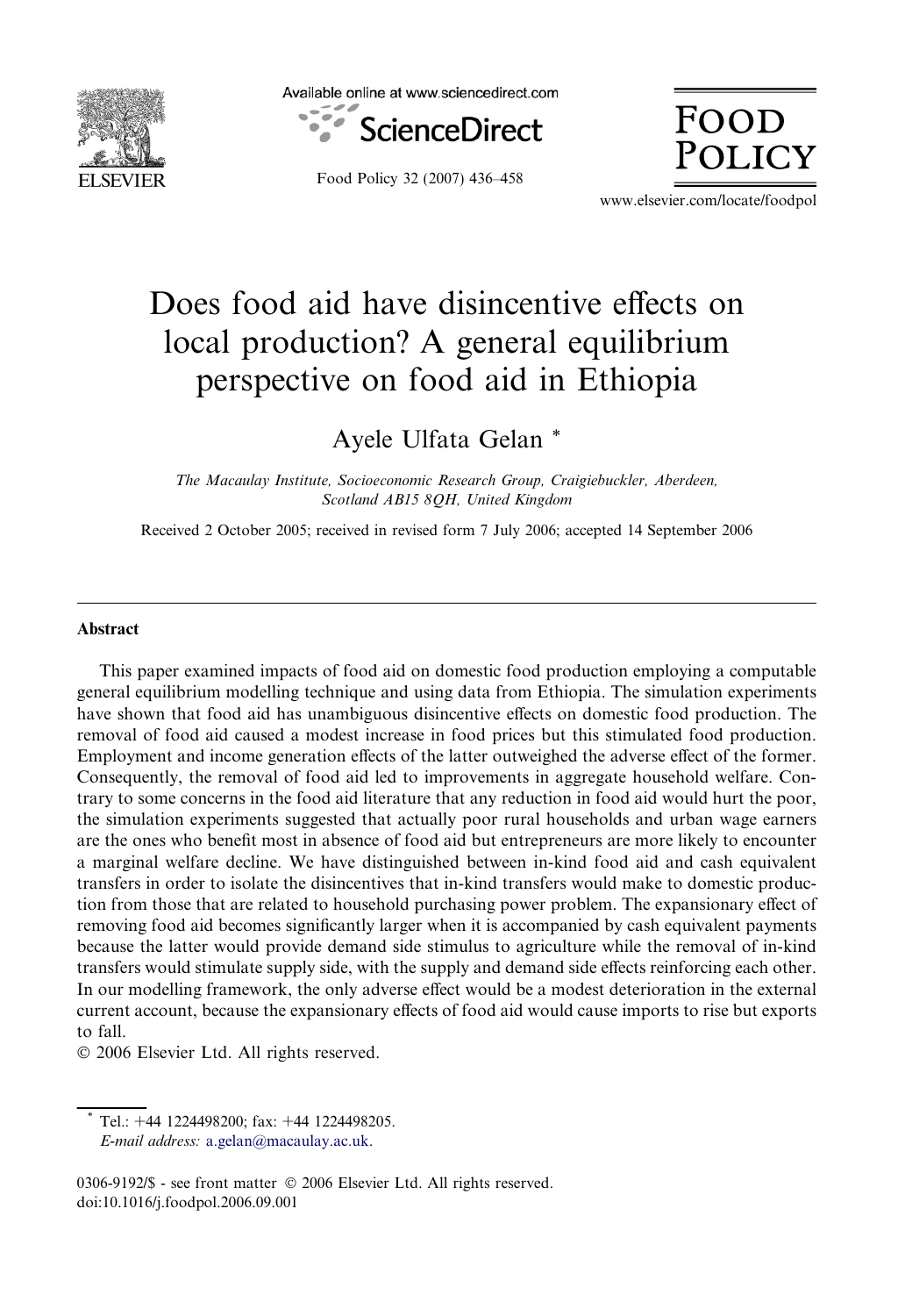Keywords: Food aid; In-kind transfers; Cash equivalent payments; Domestic agricultural production; Disincentive hypothesis; General equilibrium; Ethiopia

### Introduction

There has been a growing need to explain the role of food aid in alleviating poverty in less developed countries. Many researchers have critically examined associations between the level of food aid and rising level of poverty in the recipient countries. Although food aid has been a heavily researched topic, most studies have assessed only one aspect of the transfer such as: food aid's impact on domestic agricultural production (Schultz, 1960); domestic price (Gabre-Madhin et al., 2003; [Barrett, 2003;](#page--1-0) Barrett et al., 1999), factor supply [\(Barrett and Clay, 2003; von Braun et al., 1999](#page--1-0); Holden et al., 2003; [Bezuneh et al.,](#page--1-0) [1988](#page--1-0)) relative efficiency of in-kind food aid and cash payments ([Sen, 1986; Coate, 1989;](#page--1-0) [Basu, 1996; Faminow, 1995\)](#page--1-0); and whether or not food aid reaches target households [\(Clay](#page--1-0) [et al., 1999; Jayne et al., 2001\)](#page--1-0).

The impact of food aid on domestic economy in the recipient country are mostly analysed in a partial equilibrium context. However, the existence and importance of systemwide effects of food aid are widely acknowledged in the literature. In spite of some attempts at developing some analytical frameworks tracing general equilibrium effects of food aid as early as 1980s (Bhagwati, 1985), general equilibrium analysis has rarely been applied to food aid issues. This is despite the fact that there has been vastly increased application of computable general equilibrium (CGE) on a wide range of policy analysis in LDCs in recent years. Few existing CGE applications on this subject so far have generally focused more on assessment of general food aid requirements (Wobst, 2001; Fontana et al., 2005) or specific food aid targeting [\(Arndt and Tarp, 2001](#page--1-0)) than disincentive of food aid on domestic food production and the feed-back effects of this on the rest of the economy.

This paper would make a modest attempt to fill this gap in the literature. We concentrate on the disincentive of food aid on food production in Ethiopia and employ a computable general equilibrium modelling approach, relying on a social accounting matrix and associated database created recently for Ethiopia through a project sponsored by the World Bank. More specifically, the general equilibrium analysis focuses on differential impacts of in-kind transfers and cash equivalent payments. It is found that cash payment is by far the most effective form of aid because it simulates domestic production, factor employment and household welfare.

The paper is structured as follows. The first section provides an overview of food aid to Ethiopia. The second section highlights key features of the CGE model developed for this study with a focus on the specification of food aid. Section Simulation results are discussed the third section. Concluding remarks are made in a final section.

### Overview of food aid in Ethiopia

Ethiopia is one of the least-developed countries in the world; predominantly an agrarian economy with about 85% of the population living in rural areas. Subsistence agriculture is the mainstay of the Ethiopian economy accounting for about 42% in 2003 of the